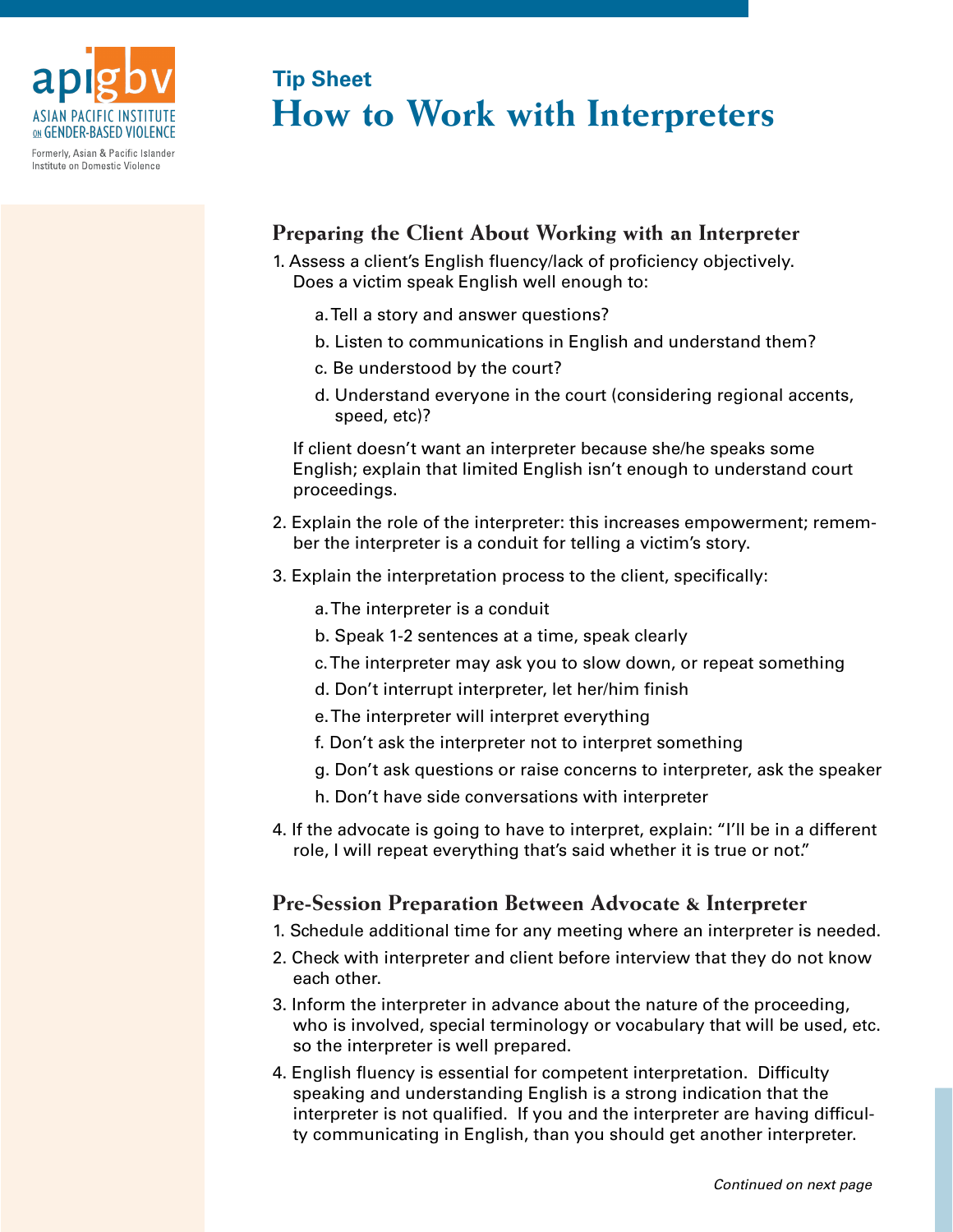- 5. Let interpreter speak briefly to LEP person to size up their communicative style and needs (i.e., 'register'); that way interpreter can make necessary adjustments to improve communication.
- 6. For telephonic interpretation, ask interpreter for her/his identification number.
- 7. For untrained community/ad hoc interpreters:
	- a. Assess if they have knowledge, skills and abilities to do the job.
	- b. Instruct them:
		- i. Do interpret everything: do not omit, edit, guess, or polish what is said
		- ii. Do ask speakers to pause, slow down, repeat, clarify
		- iii. Don't answer for the LEP person
		- iv. Don't explain, restate or answer questions to client, have side conversations or give advice, even if client asks you – interpret everything back

#### **In the Interview**

- 1. Speak directly to and maintain eye contact with the LEP individual.
- 2. Use first person.
- 3. Use plain English, avoid jargon, do not use acronyms.
- 4. Speak slowly and clearly with regular pauses.
- 5. Speak one sentence at a time (sentence-by-sentence interpretation may seem awkward, but a rhythm is quickly established, and the interview flows smoothly).
- 6. Ask one question at a time.
- 7. Allow the interpreter to finish interpreting before speaking again.
- 8. Don't allow the interpreter to answer for the LEP person.
- 9. Don't ask interpreter to explain, restate, or not interpret something that was said.
- 10. If you think the interpreter is editing, adding, subtracting, or summarizing remind the interpreter to repeat everything that is said.
- 11. To fill out forms or review documents, ask interpreter to provide sight translation of written materials. The interpreter should only be translating the written material verbally for the LEP person. The interpreter should not be filling out the forms for the LEP person, or answering any questions about the forms. Any questions should be directed to the advocate.
- 12. Cues that the interpretation is not going well are: $1$ 
	- a. Interpretation is too short or too long.
	- b. Interpreter keeps asking for information to be repeated or clarified.
	- c. Interpreter is having side conversations with client.
	- d. Client corrects or seems to disagree with interpreter.
	- e. Client starts speaking in broken English.